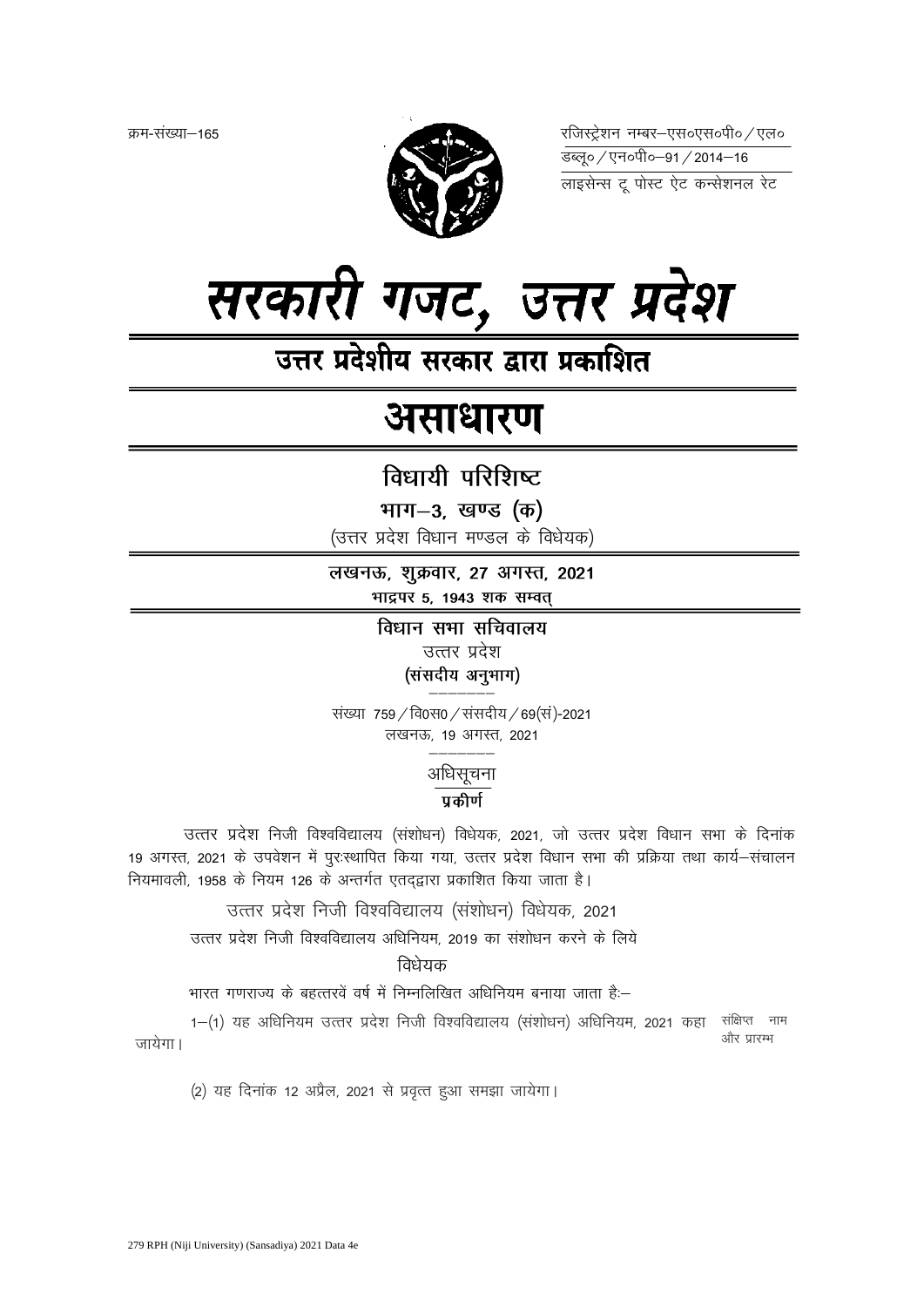उत्तर प्रदेश अधिनियम संख्या 12 सन 2019 की अनुसूची 2 का 2-उत्तर प्रदेश निजी विश्वविद्यालय अधिनियम, 2019, (जिसे आगे मूल अधिनियम कहा गया है) की अनुसूची 2, में क्रम संख्या 27 के पश्चात् उक्त अनुसूची के स्तम्भों को निम्नानुसार संशोधित किया जायेगा और क्रम संख्या 27 के पश्चात नवस्थापित विश्वविद्यालयों के लिये निम्नलिखित क्रम संख्याएं बढ़ा दी जायेंगी, अर्थातः-

| क्र0 | विश्वविद्यालय का नाम       | प्रायोजक निकाय का नाम                                  |
|------|----------------------------|--------------------------------------------------------|
| सं0  |                            |                                                        |
| 28   | यूनाईटेड विश्वविद्यालय,    | शिवराम दास गुलाटी मेमोरियल ट्रस्ट,                     |
|      | प्रयागराज, उत्तर प्रदेश    | प्रयागराज                                              |
| 29   | विश्वविद्यालय,  <br>एफ0एस0 | फूलन सिंह जन कल्यान ट्रस्ट, सीतानगर,                   |
|      |                            | शिकोहाबाद, फिरोजाबाद, नगलाभाऊ, फिरोजाबाद, उत्तर प्रदेश |
|      | उत्तर प्रदेश               |                                                        |
| 30   | महायोगी<br>गोरखनाथ         | गुरू श्री गोरक्षनाथ चिकित्सालय समिति,                  |
|      | विश्वविद्यालय<br>गोरखपुर,  | श्री गोरखनाथ मंदिर परिसर, गोरखनाथ,                     |
|      | उत्तर प्रदेश               | गोरखपुर, उत्तर प्रदेश                                  |

कठिनाइयां दूर करने की शक्ति

3-(1) राज्य सरकार, युनाईटेड विश्वविद्यालय, प्रयागराज, उत्तर प्रदेश, एफ0एस0 विश्वविद्यालय, शिकोहाबाद, फिरोजाबाद, उत्तर प्रदेश और महायोगी गोरखनाथ विश्वविद्यालय गोरखपुर, उत्तर प्रदेश की स्थापना के सम्बन्ध में किसी कठिनाई को दूर करने के प्रयोजनार्थ गजट में प्रकाशित आदेश द्वारा यह निदेश देती है कि मूल अधिनियम के उपबन्ध, ऐसी अवधि, जैसा कि आदेश में विनिर्दिष्ट किया जाय, के दौरान ऐसे अनुकूलनों के अध्यधीन उपान्तरण, परिवर्द्धन या लोप, जैसा कि वह आवश्यक या समीचीन समझे, के माध्यम से प्रभावी होंगे :

परन्तु यह कि इस अधिनियम के प्रारंभ होने के दिनांक से दो वर्ष के पश्चात् ऐसा कोई आदेश नहीं किया जायेगा।

(2) उपधारा (1) के अधीन किया गया प्रत्येक आदेश, उसे किये जाने के पश्चात, यथाशक्य शीघ्र राज्य विधान मण्डल के दोनों सदनों के समक्ष रखा जायेगा।

4-(1) उत्तर प्रदेश निजी विश्वविद्यालय (संशोधन) अध्यादेश, 2021 एतदद्वारा निरसित किया जाता है।

उत्तर प्रदेश अध्यादेश संख्या 4 सन 2021

(2) ऐसे निरसन के होते हुये भी उपधारा (1) में निर्दिष्ट अध्यादेश द्वारा यथासंशोधित मूल अधिनियम के उपबन्धों के अधीन कृत कोई कार्य या की गयी कोई कार्यवाही, इस अधिनियम द्वारा यथासंशोधित मूल अधिनियम के सह प्रत्यर्थी उपबन्धों के अधीन कृत या की गयी समझी जायेगी मानो इस अधिनियम के उपबन्ध सभी सारवान समयों में प्रवृत्त थे।

संशोधन

निरसन और व्यावृत्ति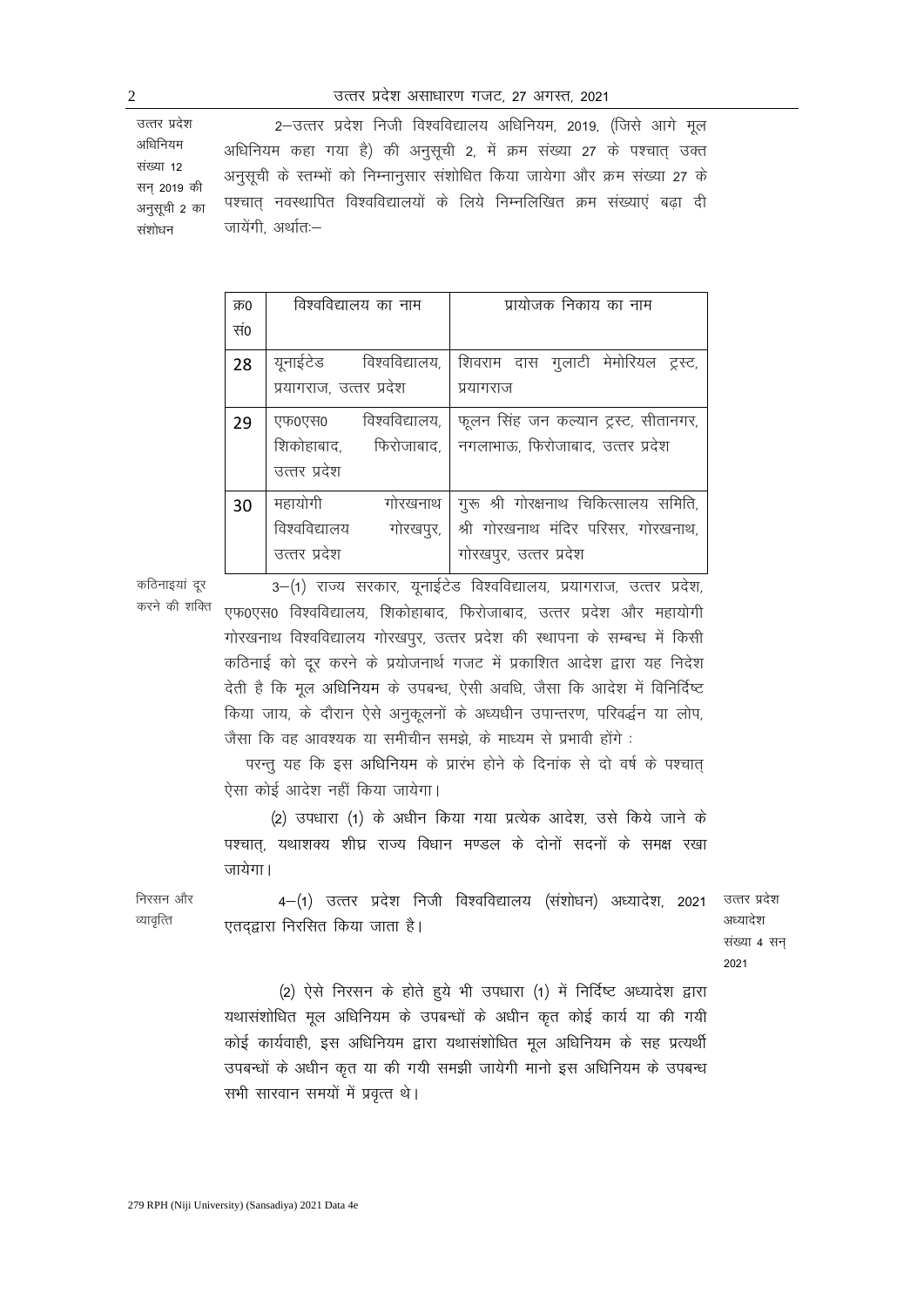#### उददेश्य और कारण

उत्तर प्रदेश राज्य में उच्च शिक्षा प्रदान करने हेत उत्तर प्रदेश राज्य के नये निजी विश्वविद्यालयों की स्थापना करने और विद्यमान निजी विश्वविद्यालयों को निगमित करने का उपबंध करने और उससे संबंधित या आनुषंगिक मामलों की व्यवस्था करने हेतु उत्तर प्रदेश निजी विश्वविद्यालय, 2019 (उत्तर प्रदेश अधिनियम संख्या 12 सन् 2019) अधिनियमित किया गया है।

तीन नये निजी विश्वविद्यालयों अर्थात् (एक) यूनाइटेड विश्वविद्यालय, प्रयागराज, उत्तर प्रदेश (दो) एफ.एस. विश्वविद्यालय, शिकोहाबाद, फिरोजाबाद, उत्तर प्रदेश और (तीन) महायोगी गोरखनाथ विश्वविद्यालय, गोरखपुर, उत्तर प्रदेश की स्थापना का उपबंध करने के उददेश्य से पूर्वोक्त अधिनियम की अनुसूची 2 में संशोधन करने का विनिश्चय किया गया है।

चूंकि राज्य विधान मंडल सत्र में नहीं था और पूर्वोक्त विनिश्चय को क्रियान्वित करने के लिये तुरंत विधायी कार्यवाही की जानी आवश्यक थी, अतः राज्यपाल द्वारा दिनांक 12 अप्रैल, 2021 को उत्तर प्रदेश निजी विश्वविद्यालय (संशोधन) अध्यादेश, 2021 (उत्तर प्रदेश अध्यादेश संख्या 4 सन 2021) प्रख्यापित किया गया।

यह विधेयक पूर्वोक्त अध्यादेश को प्रतिस्थापित करने के लिये पूरः स्थापित किया जाता है।

डॉ0 दिनेश शर्मा उप मख्यमंत्री।

## उत्तर प्रदेश निजी विश्वविद्यालय (संशोधन) अध्यादेश, 2021 (उत्तर प्रदेश अध्यादेश संख्या 4 सन् 2021) के उपबन्धों से उत्तर प्रदेश निजी विश्वविद्यालय (संशोधन) विधेयक, 2021 में किये गये रूप भेद का ज्ञापन।

&&&&&&

उत्तर प्रदेश निजी विश्वविद्यालय (संशोधन) विधेयक, 2021 में उत्तर प्रदेश निजी विश्वविद्यालय (संशोधन) अध्यादेश, 2021 के उपबन्धों को उसी रूप में और कतिपय संशोधन के साथ सम्मिलित किया गया है। विधेयक में किये जाने वाले रूप भेद का संक्षिप्त विवरण निम्न प्रकार है :–

1-उक्त अध्यादेश संख्या 4 सन 2021 की धारा 2 में निम्नलिखित प्राविधान किया गया था :-

2-उत्तर प्रदेश निजी विश्वविद्यालय अधिनियम, 2019 (जिसे आगे मूल अधिनियम कहा गया है) की अनुसूची 2, में क्रम संख्या 27 के पश्चात् उक्त अनुसूची के स्तम्भों को निम्नानुसार संशोधित किया जायेगा और क्रम संख्या 27 के पश्चात नव स्थापित विश्वविद्यालयों के लिये निम्नलिखित क्रम संख्यायें बढ़ा दी जायेंगी, अर्थात :-धारा $-2$ 

| क्र0 | विश्वविद्यालय का नाम           | प्रायोजक निकाय का नाम                                                 |
|------|--------------------------------|-----------------------------------------------------------------------|
| सं0  |                                |                                                                       |
|      |                                |                                                                       |
| 28   |                                | यूनाईटेड विश्वविद्यालय, प्रयागराज, शिवराम दास गुलाटी मेमोरियल ट्रस्ट, |
|      | उत्तर प्रदेश                   | प्रयागराज                                                             |
|      |                                |                                                                       |
| 29   | विश्वविद्यालय,<br>एफ0एस0       | फूलन सिंह जनकल्यान ट्रस्ट,                                            |
|      | शिकोहाबाद, फिरोजाबाद, उत्तर    | सीतानगर, नगलाभाऊ, फिरोजाबाद,                                          |
|      | प्रदेश                         | उत्तर प्रदेश                                                          |
|      |                                |                                                                       |
| 30   | महायोगी गोरखनाथ विश्वविद्यालय, | गुरू श्री गोरक्षनाथ चिकित्सालय समिति,                                 |
|      | गोरखपुर, उत्तर प्रदेश          | श्री गोरखनाथ मंदिर परिसर, गोरखनाथ,                                    |
|      |                                | गोरखपुर, उत्तर प्रदेश                                                 |
|      |                                |                                                                       |
|      |                                |                                                                       |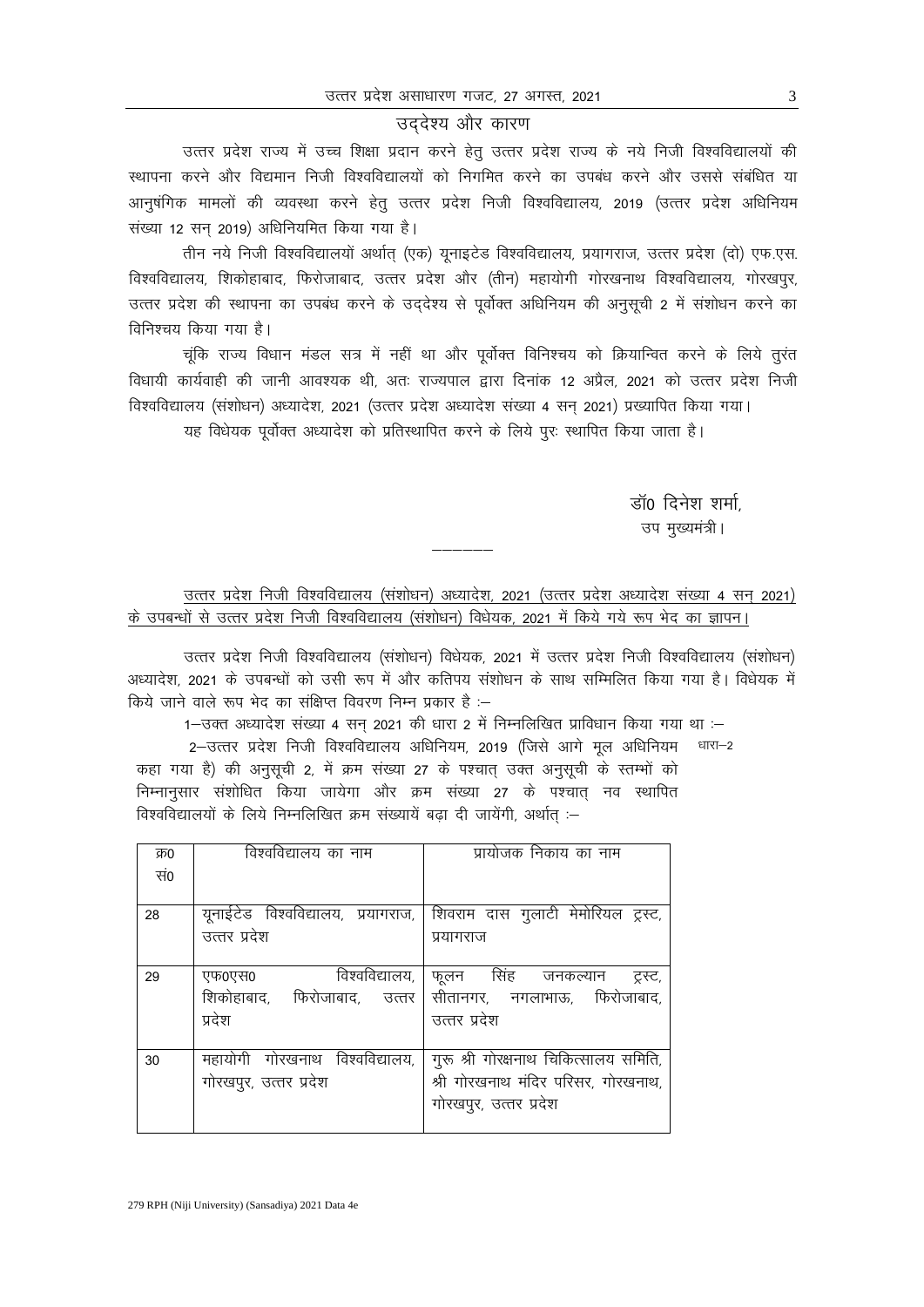उक्त अध्यादेश के प्रतिस्थानी विधेयक में धारा 2 में अब निम्नवत प्रावधान किया जा रहा है :-

धारा–2

2-उत्तर प्रदेश निजी विश्वविद्यालय अधिनियम, 2019 (जिसे आगे मूल अधिनियम कहा गया है) की अनुसूची 2, में क्रम संख्या 27 के पश्चात उक्त अनुसूची के स्तम्भों को निम्नानुसार संशोधित किया जायेगा और क्रम संख्या 27 के पश्चात् नव स्थापित विश्वविद्यालयों के लिये निम्नलिखित क्रम संख्यायें बढ़ा दी जायेंगी, अर्थात :-

| क्र0 | विश्वविद्यालय का नाम               | प्रायोजक निकाय का नाम                 |
|------|------------------------------------|---------------------------------------|
| सं0  |                                    |                                       |
|      |                                    |                                       |
| 28   | यूनाईटेड विश्वविद्यालय, प्रयागराज, | शिवराम दास गुलाटी मेमोरियल ट्रस्ट,    |
|      | उत्तर प्रदेश                       | प्रयागराज                             |
|      |                                    |                                       |
| 29   | विश्वविद्यालय,<br>एफ0एस0           | फूलन सिंह जनकल्यान<br>ट्रस्ट,         |
|      | शिकोहाबाद, फिरोजाबाद, उत्तर        | सीतानगर, नगलाभाऊ, फिरोजाबाद,          |
|      | प्रदेश                             | उत्तर प्रदेश                          |
|      |                                    |                                       |
| 30   | महायोगी गोरखनाथ विश्वविद्यालय      | गुरू श्री गोरक्षनाथ चिकित्सालय समिति, |
|      | गोरखपुर, उत्तर प्रदेश              | श्री गोरखनाथ मंदिर परिसर, गोरखनाथ,    |
|      |                                    | गोरखपुर, उत्तर प्रदेश                 |
|      |                                    |                                       |

डा0 दिनेश शर्मा, उप मुख्यमंत्री।

आज्ञा से, प्रदीप कुमार दुबे, प्रमुख सचिव।

UTTAR PRADESH SARKAR SANSADIYA KARYA ANUBHAG-1

No. 677/XC-S-1-21-43S-2021 Dated Lucknow, August 27, 2021

#### **NOTIFICATION**

#### **MISCELLANEOUS**

IN pursuance of the provisions of clause (3) of Article 348 of the Constitution, the Governor is pleased to order the publication of the following English translation of the "Uttar Pradesh NIJI VISHVAVIDYALAYA (SANSHODHAN) VIDHEYAK, 2021" introduced in the Uttar Pradesh Legislative Assembly on August 19, 2021.

#### THE UTTAR PRADESH PRIVATE UNIVERSITIES (AMENDMENT) BILL, 2021

#### $\overline{A}$

#### **BILL**

to amend the Uttar Pradesh Private Universities Act, 2019.

IT Is HEREBY enacted in the Seventy second Year of the Republic of India as follows :-

Short title and 1. (1) This Act may be called the Uttar Pradesh Private Universities (Amendment) Commencement Act, 2021.

(2) It shall be deemed to have come into force with effect from April 12, 2021.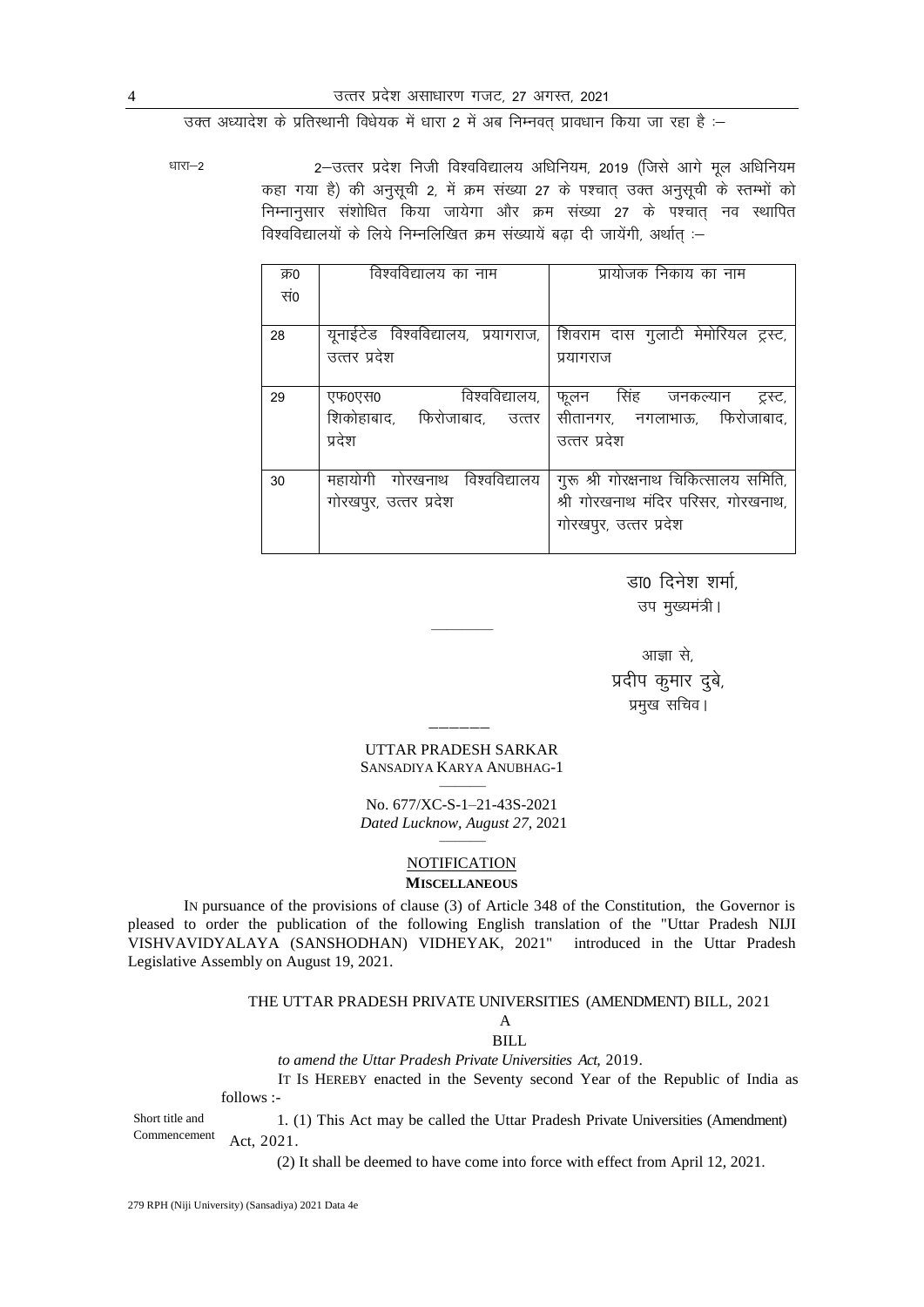2. In Schedule 2 of the Uttar Pradesh Private Universities Act, Amendment 2019 (hereinafter referred to as the "principal Act") *after* serial no. 27, the Columns of the said Schedule shall be amended as below and after serial no. 27 for the newly established Universities the following serial numbers shall be *inserted,* namely :-

| S1.<br>no. | Name of the University                                               | Name of the Sponsoring Body                                                                                                 |
|------------|----------------------------------------------------------------------|-----------------------------------------------------------------------------------------------------------------------------|
| 28         | United University,<br>Prayagraj, Uttar Pradesh                       | Shiv Ram Das Gulati Memorial<br>Trust, Prayagraj                                                                            |
| 29         | F.S. University,<br>Shikohabad, Firozabad,<br>Uttar Pradesh          | Fulan Singh Jankalyan Trust, Sita<br>Nagar, Nagla Bhau, Firozabad,<br><b>Uttar Pradesh</b>                                  |
| 30         | Mahayogi Gorakhnath<br>University Gorakhpur,<br><b>Uttar Pradesh</b> | Guru Shri Gorakshnath<br>Chikaitsalay Samiti, Shri<br>Gorakhnath Mandir Parisar,<br>Gorakhnath, Gorakhpur, Uttar<br>Pradesh |

3. (1) The State Government may for the purposes of removing any difficulty in relation to the establishment of United University Prayagraj, Uttar Pradesh, F.S University Shikohabad, Firozabad, Uttar Pradesh and Mahayogi Gorakhnath University Gorakhpur, Uttar Pradesh by order published in the *Gazette* direct that the provisions of the principal Act shall during such period, as may be specified in the order, have effect subject to such adaptations, whether by way of modification, addition or omission, as it may deem necessary or expedient:

Provided that no such order shall be made after two years from the date of commencement of this Act.

(2) Every order made under sub-section (1) shall be laid before both Houses of State Legislature as soon as may be after it is made.

4. (1) The Uttar Pradesh Private Universities (Amendment) Ordinance, 2021 is hereby repealed.

(2) Notwithstanding such repeal, anything done or any action taken under the provisions of the principal Act as amended by the Ordinance referred to in sub-section (1) shall be deemed to have been done or taken under the corresponding provisions of the principal Act as amended by this Act as if the provisions of this Act were in force at all material times.

#### STATEMENT OF OBJECTS AND REASONS

————

The Uttar Pradesh Private Universities Act, 2019 (U.P. Act no. 12 of 2019) has been enacted to provide for the establishment of new Private Universities and incorporation of existing private universities in the State of Uttar Pradesh for imparting higher education in the State of Uttar Pradesh and to regulate their functions and for matters connected therewith or incidental thereto.

In order to provide for the establishment of three new private Universities, namely :–

(i) United University Prayagraj, Uttar Pradesh; (ii) F.S. University Shikohabad, Firozabad, Uttar Pradesh; and (iii) Mahayogi Gorakhnath University Gorakhpur, Uttar Pradesh, it was decided to amend Schedule 2 of the aforesaid Act.

U.P. Ordinance no. 4 of 2021

Power to remove difficulties

of Schedule 2 of U.P. Act no. 12 of 2019

#### Repeal and saving